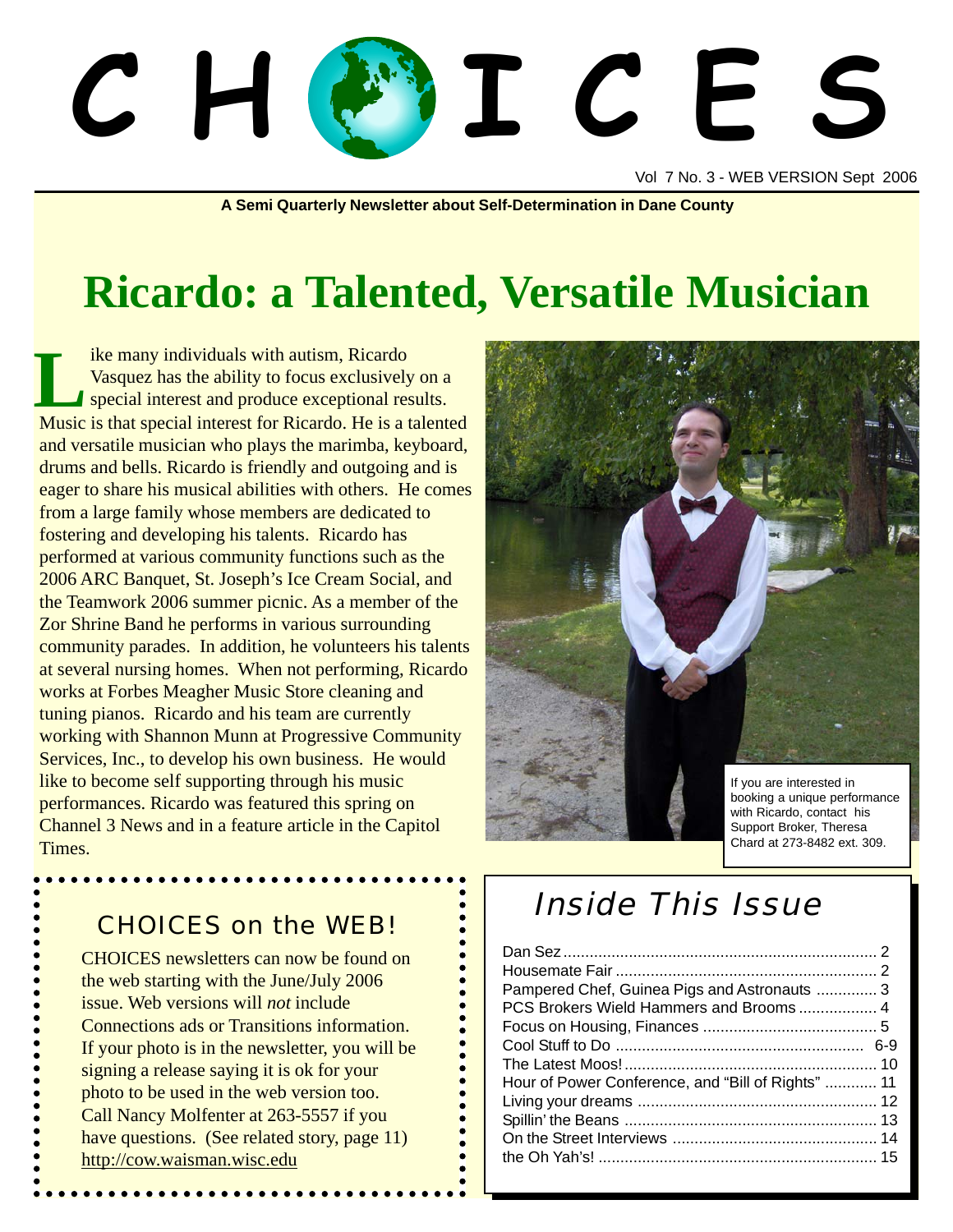

by Dan Rossiter, Manager Developmental Disabilities Services, Dane County

> п п п

> п

п

п

П

н

н

Last month I mentioned that our system of supports is looking at providing supports with a little less of what is called General Purpose Revenue. So what our system is looking at is what is called system efficiencies. This system efficiency can be accomplished by getting more funds into the programs from sources other than the County or by providing our supports in a less expensive manner. And we going to do both. We'll get some outside funds in and have to figure out ways of decreasing the costs of the supports people are getting. Another way of saying that is, if we are spending \$100 this year for something, we'll need to figure out how to get the same thing for \$96.75.

You'll be working with your Support Broker and your Providers to see if your team can come up with ideas to get the support you need in a more efficient way.

Other than the stuff I've written above, this is a really fun newsletter with lots of different folks sending stuff in and lots of different things to do, like:

- Arts4All has three different events coming up
- The very first "Housemate Fair" …looking for someone to share your home?
- Figuring out if you'd like to own your own home
- Fall trainings for Self-Advocates
- Farmers Markets, October stuff!
- Checking out the Web for COWS, rather than looking in a field
- Setting up your own Pampered Chef Party
- Hanging with People First or Friends First
- Hooking up with someone to hang out with (maybe go to a People/ Friends First meeting)

And there's a number of stories that will let you know what's happening with your friends and neighbors (and their pets).

Well, dang…for a good time look into the CHOICES Newsletter!

# **It's the First-Ever**

# Housemate

FAIR!

*Tired of hearing about budget cuts? Looking for a Housemate? Do you have a sense of adventure? Want to get out of the house for a few hours? Like submarine sandwiches?*

п

п

н

п

п

н

Mark your calendar for Tuesday September 26 from 3:45-6:30 pm and get yourself over to the Bishop O'Conner Center in Madison.

Catholic Charities Support Broker Program, in conjunction with the Broker Coalition, Dane County and the Waisman Center's Community Outreach Program, is sponsoring the first ever Housemate Fair.

Based loosely on the concept of "speed-dating," 22 participants will have the opportunity to meet 21 other people in search of a housemate. The ever popular Paul White and Duncan McNelly will emcee the event, ensuring all participants have a deep, meaningful four-minute conversation. Afterwards people can mingle over sandwiches and snacks. If two participants have a mutual interest in getting together, they will have an opportunity to exchange contact information.

The aim is to have fun, share a meal and a laugh while hopefully meeting a compatible future housemate.

To learn more about or register for this fun-filled social event call James Mulder-Philyaw at 265-9440 ext. 440 or send him an e-mail at mulder@wisc.edu

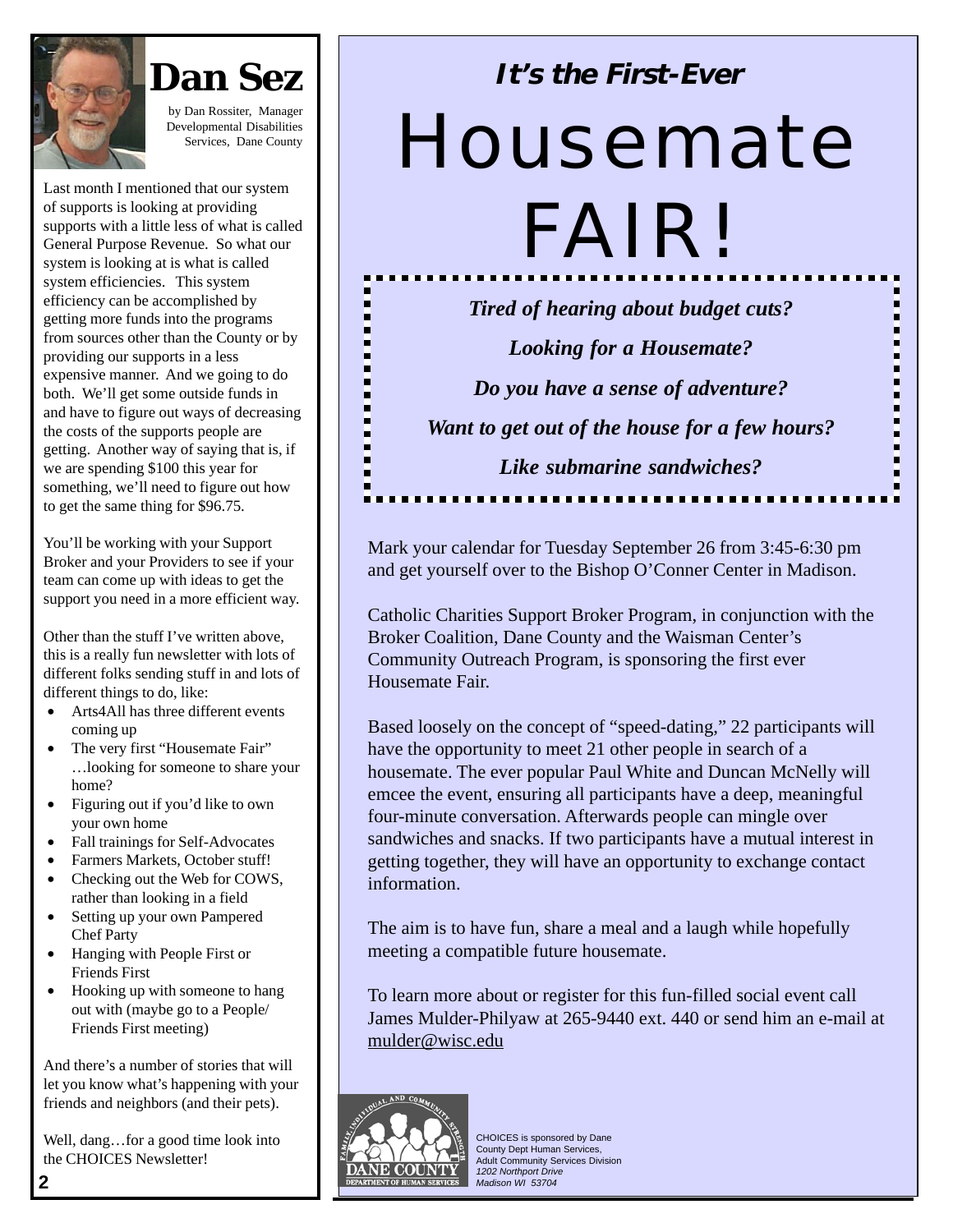# **Have a Party –** *Become a More Pampered Chef!*



*It's fun, it's delicious - and, it can help make life in the kitchen a little easier.*

That's what Pampered Chef is all about. Jon Glenberg enjoyed hosting a Pampered Chef Party on Sunday, July 16 at his home on the West side of Madison. John had over ten people come to snack

# **Dora's Pet Corner Meet Sandy and Her Guinea Pigs**

**by Dora Norland**

 Happy September everyone! Since the last issue of CHOICES, I had a chance to visit with Sandy Nelson and her guinea pigs Jimmy and Bobby. Sandy is a big fan of astronauts, so she named her guinea pigs after Jim Kennedy, John F. Kennedy Space Center Director, Jim Wetherbee and Jim Halsell, astronauts and Bobby Savanah, another astronaut. Sandy had two guinea pigs before Jimmy and Bobby. Their names were Kevin and Jeremy.

 Sandy lives in a two bedroom apartment with her guinea pigs. She has a large cage for them and she takes them out almost everyday. Jimmy and Bobby can be held for short periods of time and they can also be out on the table for a little while (they won't jump off the table).

 Sandy loves having guinea pigs and she has help each week to clean out their cage and make sure that they have everything they need. Guinea pigs need shredded paper as bedding. They cannot use shredded wood because it is too hard on their delicate paws. Sandy also needs to purchase food and chew toys

on the items he prepared with Pampered Chef consultant, Deb Sharrer, who help John organize his party. Together, John and Deb used Pampered Chef products to prepare foods that were both yummy and easy to make. Pampered Chef is a company that sells high quality kitchen tools and cookware. A Pampered Chef Party lets people see the tools being used and makes them easily available for purchase. People who could make it to the party had a chance to look through the catalogue and order items that they wanted.

All together, Jon sold \$760 worth of products! In return, he chose \$140 worth of free tools and other kitchen items. Jon enjoyed the experience and recommends that other people have an event like a Pampered Chef party. He had fun hosting the party at his home, and now he likes cooking with his new, free kitchen items. If you are interested in having a Pampered Chef party, you can e-mail Deb Sharrer at pamperedchef@nwlmail.com.

for Jimmy and Bobby. They eat guinea pig food, kale, carrots and spinach.

Guinea pigs make nice pets if you like small animals, have the space for a large cage and can supply them with all the things that they need. It was fun to meet Sandy, Jimmy and Bobby!

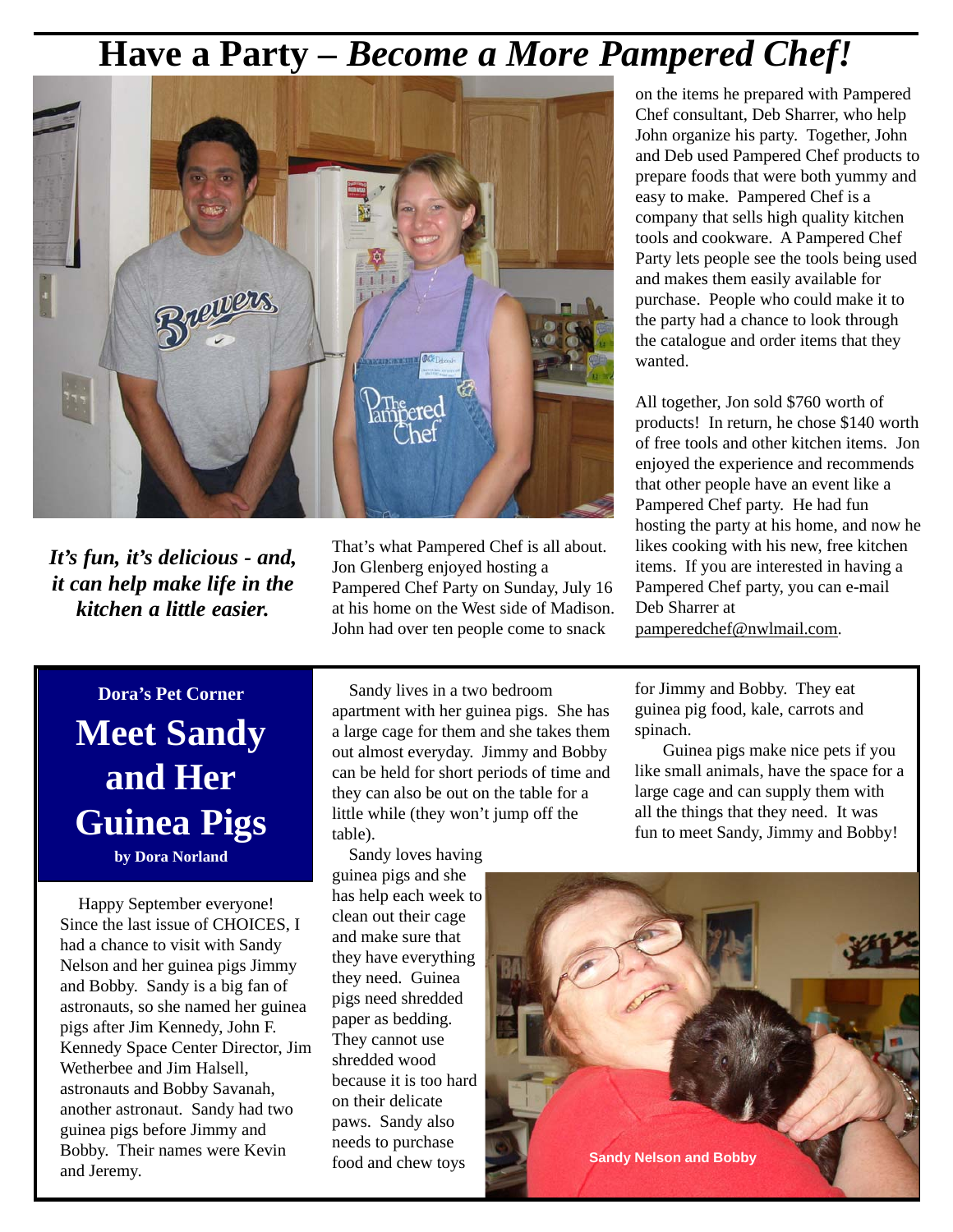

**Kurt Svensson carries lumber, Julie Gessler and Charity DeVoe-Brekken hammer, and Alexa Butzbaugh mows the grass!**

# **PCS Staff Makes a Difference**

*Broker Group Volunteers with Habitat for Humanity*

by Chad Cartwright

Progressive Community Services (PCS) Support Brokers are in the business of helping people. Each day we try to make a difference in our community. To achieve this we set agency goals each year. Early this spring the PCS staff sat down and talked about how we could give back to the community. After some serious brainstorming and a little research, the staff decided that we would like to spend a day working on a Habitat for Humanity (HFH) house. Marcy, the volunteer coordinator at HFH set a date for us to volunteer.

June 30<sup>th</sup> came and we all arrived in a windy little neighborhood just north of McFarland. We met the HFH staff and got the orientation spiel. The HFH staff were great. How they can be that enthusiastic at 8AM is a wonder! They told us that HFH and other non-profits own over 100 lots in the neighborhood. They have built almost 50 homes in the neighborhood in the past 2 years. Afterward we broke up into groups. We had a stud wall crew, lawn mowing crew and clean up crew.

The stud wall crew worked on a little blue house (blue because of the vapor barrier). It was a quaint little home, with a one car garage. Nothing fancy, mostly functional. When they say "stud wall crew" they don't mean you hammer together stud walls; we did site clean up. We hauled 2 x 4s and organized lumber. We picked up trash, rocks and wood and hauled them away. The lawn mowing crew mowed lawns for the neighborhood while the clean up crew followed up with brooms and scrapers.

As the afternoon wore on and it began to get hot, the streets began to sparkle. We all had to make sure we took the time to hydrate and not over do it. When quitting time arrived, we cleaned up our mess and loaded the tools into the vehicles. We filtered back to the break tent. The group talked about how in 20 years we can drive by the "little blue house" and say "we helped build that house". We were all sore, tired, and hot but it felt good to make a difference.



**Author Chad displays handy toolbelt**

#### **The Other Corner -** *More Cool PetInfo* from Dora Norland

**Dogtoberfest:** Saturday, Sept 30<sup>th,</sup> Noon – 5pm at the Capital Brewery, 7734 Terrace Ave. in Middleton. The fund-raising event for the Dane County Humane Society is for all dog lovers – bring your own or come meet dogs looking for homes. There will be a Pet Psychic there too!!

> **Does your cat need a nail trimming?** Angel's Wish offers trimming every Wed. 5:30-7:30pm at their Pet Adoption and Resource Center at 161 Horizon Drive in Verona. It costs \$5 and the cat must come in a carrier and with proof of current rabies vaccinations. No appointment is necessary.

**See how much you know…** Cats step forward with both left legs then both right legs when they walk or run. Check it out the next time you see a cat walk! Learn more at websites like www.catsinternational.org. This website also has free behavior counseling available for the cat who keeps getting into trouble!

**4**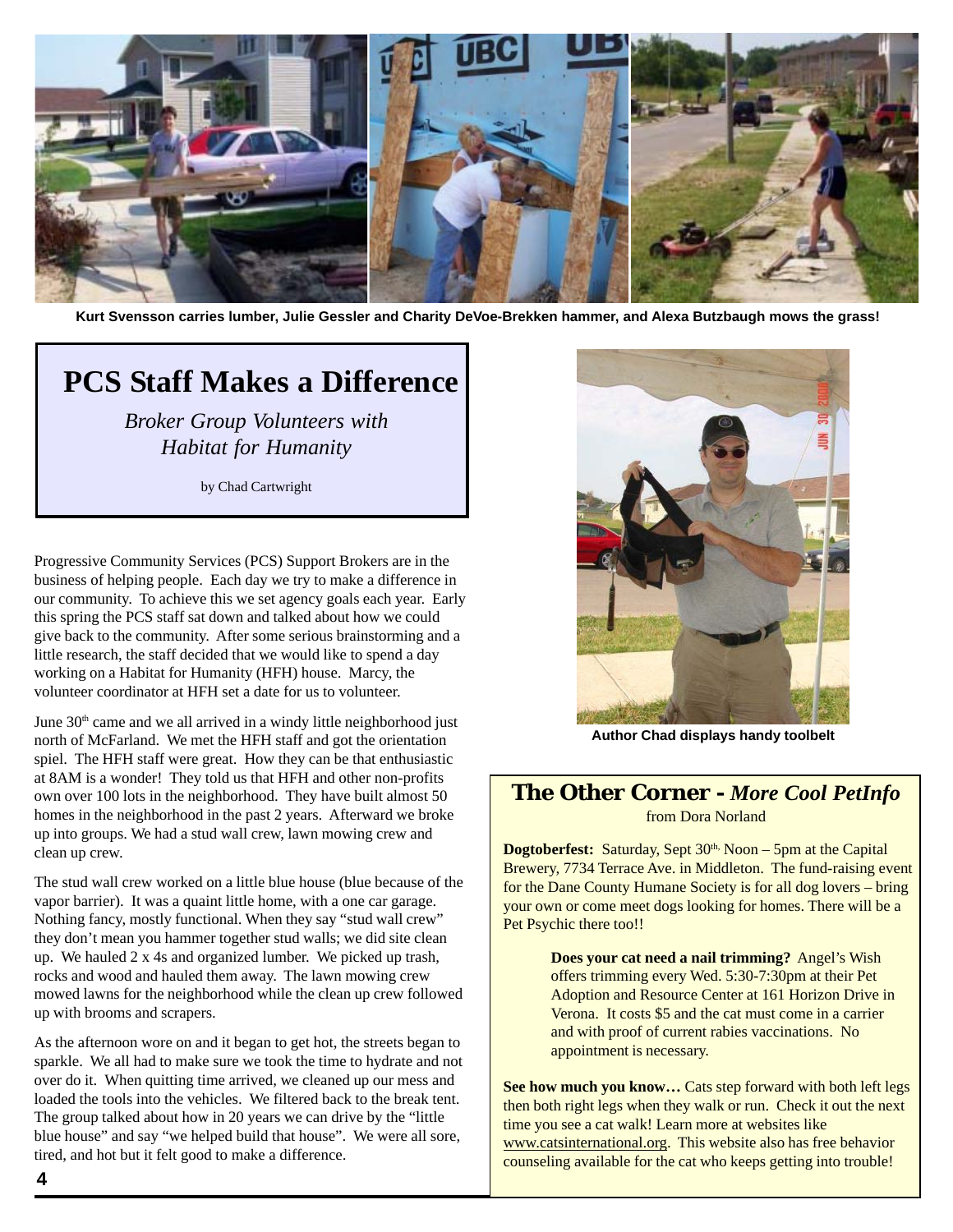### **Section 8 Voucher Holders Can Be Homeowners!**

#### **by Howard Mandeville, Movin' Out**



port) have a Section 8 rental voucher? Dut can help you use the Section 8 ur own home? Movin' Out has down rmarked for eligible households that have oucher.

How does this work? First of all, Movin' Out will help Section 8 voucher holders look at their housing and financial circumstances and determine if home ownership would be a good plan. Movin' Out will help the Section 8 voucher holder convert their current voucher so that Section 8 will pay a portion of monthly housing costs for a home the person buys.

Movin' Out will also help the home buyer secure down payment assistance (deferred loans that allow the home buyer to work out a smaller monthly mortgage payment). One source of down payment assistance is specifically targeted to Section 8 rental voucher holders. This is a Movin' Out down payment loan funded by the City of Madison. This loan is available to qualified home buyers who have a Section 8 certificate from the City CDA or the County Housing Authority and now rent a home in Madison.

Movin' Out may also be able to leverage additional down payment assistance funds to make the purchase affordable.

And Movin' Out will provide the information and assistance home buyers need as they prepare to purchase their first home and home owners need to sustain their home ownership over the long haul.

Let's run the numbers. Every situation is unique. Home prices vary. The amount of down payment the person saves or receives from family varies. Here's how it worked for one person who purchased a condo home last year. This home buyer saved for down payment and worked with Movin' Out to get additional down payment assistance. All the down payment money meant that the mortgage loan was less

# **Money Smart Week (October 2 - 7) Includes Housing Workshop**

Mark your calendars: Money Smart Week Wisconsin is October 2 – 7. Money Smart Week Wisconsin is a public awareness initiative aimed at building your financial knowledge so you can deal with your own money more quickly, confidently and shrewdly. It's a creation of the Governor's Council on Financial Literacy and has the purpose of improving financial literacy in Wisconsin.

The important thing is this: The workshops, seminars, programs, events and other activities will help you and your family, students, homeowners, businesspersons, employees and other community members expand your opportunities through improved financial literacy. Find out about all the free events at www.moneysmartwi.org.

Movin' Out is hosting one of hundreds of events held statewide as part of Money Smart Week. The housing organization for people with disabilities will host an informal workshop, *Affordable housing for people with disabilities,* on Friday, October 6, from 3:30 to 4:30 pm at the Movin' Out office at Gateway Mall, 600 Williamson, in Madison. The event is free and open to the public. RSVP is required. Call Movin' Out at 251-4446.

and had smaller monthly mortgage payments. But the payments were still more than the home buyer could afford. By converting her Section 8 rental voucher to be used for home ownership, she achieved a monthly housing cost affordable on her SSI income. Her housing costs account for about one third of her monthly income.

#### **Here's how the numbers work**

|                  | <b>Condo Home Purchase</b>   |            |
|------------------|------------------------------|------------|
| $\Omega$         | <b>Purchase Price:</b>       | \$86,000   |
| $\Omega$         | <b>Closing Costs:</b>        | \$1,445    |
|                  | <b>Total:</b>                | \$87,845   |
| <b>Financing</b> |                              |            |
| $\Omega$         | <b>Buyer's Down Payment:</b> | \$6,695    |
| $\Omega$         | Movin' Out AHP Loan:         | \$7,500    |
| $\Omega$         | Movin' Out City Loan:        | \$28,400   |
| $\Omega$         | City Home-Buy Loan:          | \$6,200    |
| $\Omega$         | <b>First Mortgage:</b>       | \$39,050   |
|                  | <b>Total:</b>                | \$87,845   |
|                  | <b>Monthly Costs</b>         |            |
| $\Omega$         | Mortgage payment:            | \$212.62   |
| $\Omega$         | Taxes:                       | \$163.00   |
| $\Omega$         | Insurance:                   | \$10.00    |
| $\Omega$         | Condo Fee:                   | \$155.00   |
| $\Omega$         | <b>Total Monthly Cost:</b>   | \$540.62   |
| $\boldsymbol{0}$ | <b>Section 8 Voucher:</b>    | - \$319.00 |
|                  | <b>Monthly Payment:</b>      | \$221.62   |

# The session will cover these important questions about housing and

people with disabilities:

- o Can low income people with disabilities secure affordable, stable housing through home-ownership?
- o Is home ownership right for me?
- o How owning your home creates stability, safety, affordability, and equity
- o Steps in developing a housing plan
- o How do I make sure buying a home won't endanger my Medicaid and SSI?
- o Down payment assistance funds can help secure an affordable mortgage
- o Finding a welcome in a new neighborhood
- o Sustaining home ownership over the long haul.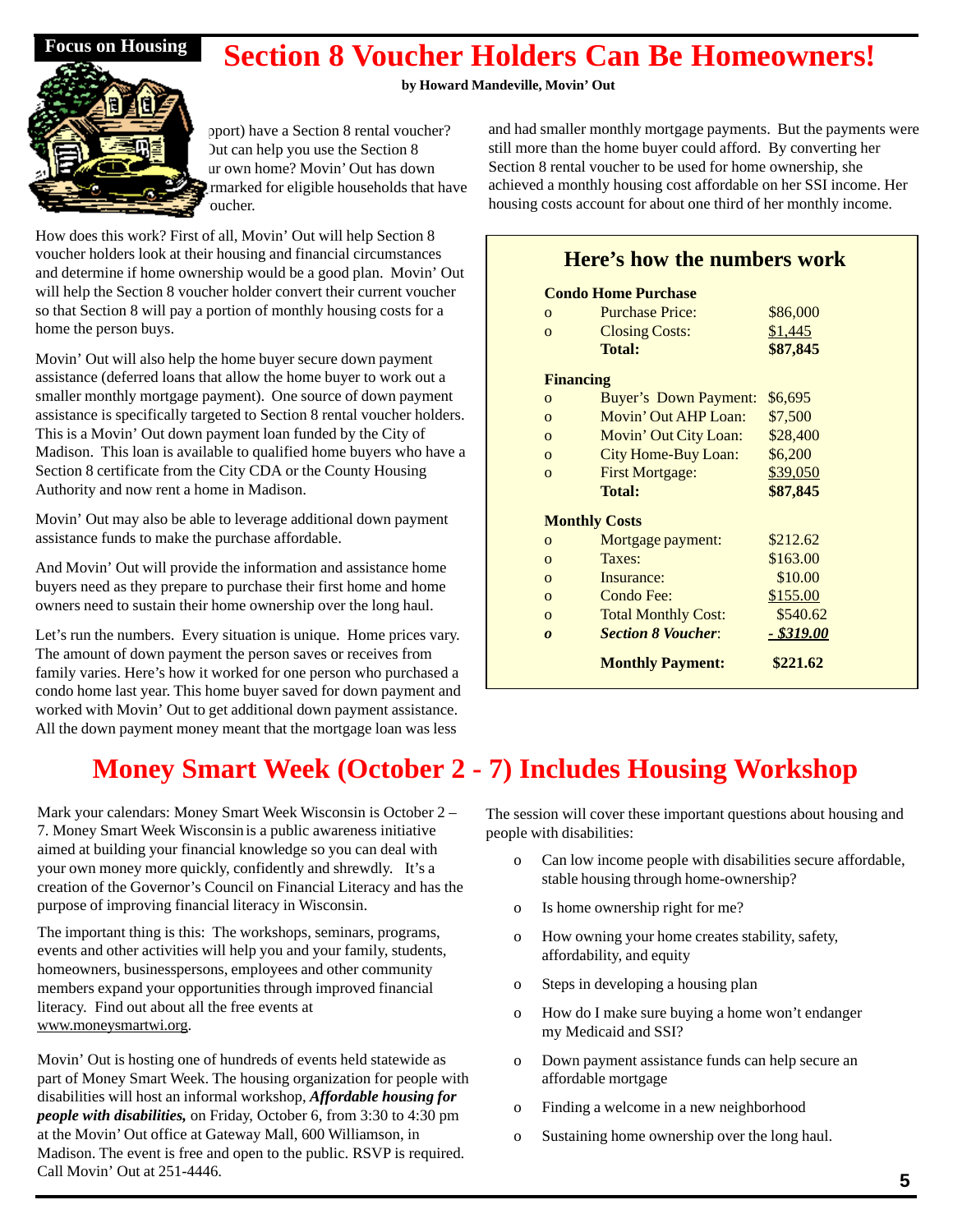## PEOPLE FIRST <sup>OF</sup> Dane County

**We Have New Digs!**



People First of Dane County has a new meeting location as of September, 2006.

We will continue to meet on the third Tuesday of each month from 6:30 – 8 pm, but from now on we will be at Options, 22 North 2<sup>nd</sup> Street on the east side of Madison.

We will still have pizza available for \$1.00 per slice and we will provide soda. For more information call Nancy Molfenter at 263-5557 molfenter@wisc.edu

**Our upcoming meetings will be:** September 19th October 17th November 21st

# **Friends First**

**... is a social group for people with disabilities and without disabilities**



**We go out and do fun activities, and new members are always welcome.**

**If you are interested in finding out what we have planned, call or e-mail Jeffrey Johnson at 608-263-5556 or jjohnson1@wisc.edu**

# **Fall Classes for Self-Advocates**

# **Public Speaking**

**Monday Sept. 18th and Monday Sept. 25th from 1-2:30 122 East Olin Ave Suite 100**

This two session class is designed for Self-Advocates who want to improve their public speaking skills: Get tips on preparing for public speaking engagements and giving presentations,

Prepare a brief presentation for the group,

Present to the group and get helpful feedback on your presentation

# **Let's Plan a Party!**

**Friday Sept. 29th and Friday October 6th from 6-8 122 East Olin Ave Suite 100**

This two session class will help you learn the steps to planning a successful party:

During the first class, we will list out the steps to party planning and assign a task to each group member

The second class will be the party that we have planned!

# **What would you do?**

**A Life Skills training for Self-Advocates Monday Nov. 6th 1-3 122 East Olin Ave Suite 100**

Self-Advocates will have the chance to answer questions on how they would handle a variety of situations and then discuss good ways to handle things that have happened or may happen to them.

### **Empowerment Course**

VOICES staff can schedule a three-part Empowerment Course with groups of 4-8 Self-Advocates. Please call or e-mail if your agency or group would like to schedule a class. Nancy Molfenter – 263-5557 or molfenter@wisc.edu

*CHOICES***, May 2005**

**6**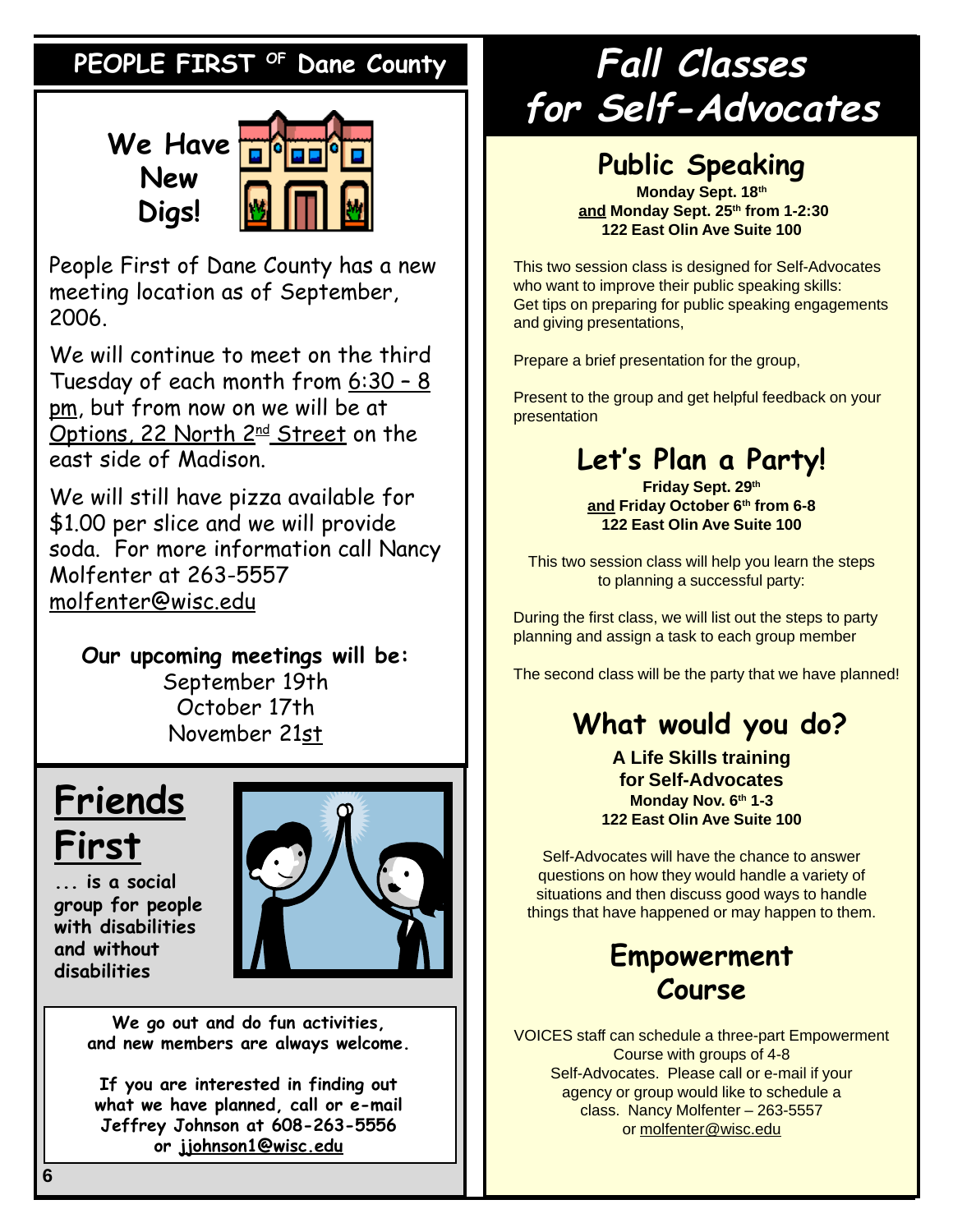# **Don't Miss** Arts4All

This Fall *Arts4All* will be hosting these shows featuring 15 of our talented artists from Madison

# Friday September 15

**7 - 9 pm**, Gallery Show Opening at Escape Java Joint and Gallery 916 Williamson Street, Madison **Show ends Thursday, September 21**

# Sunday September 17

**11 am - 7 pm** at the Willy Street Fair Check out the *Arts4All* info booth on Willy Street and the art show and sale at Escape Java Joint and Gallery 916 Williamson Street, Madison

# Friday October 6

**5 pm - 9 pm**, MMOCA Madison Museum of Contemporary Art's Fall Gallery Night. *Arts4All* will be at the Atwood Community Center 2425 Atwood Avenue, Madison



**What is The Arc-Dane planning for you this Halloween?**



# **HALLOWEEN** *PARTY! it's the annual HALLOWEEN*

**October 29th at Pooley's 1:00 to 4:00 pm**

### **Yes, it is that time again!**

**A Halloween Party for people with developmental disabilities will be held on Sunday, October 29th at Pooley's Sports Bar from 1-4pm.**

 **Advanced ticket purchase required. Tickets are \$2.00 each.**

**Check out www.arcdanecounty.org or call 608-257-9738 to reserve your tickets.**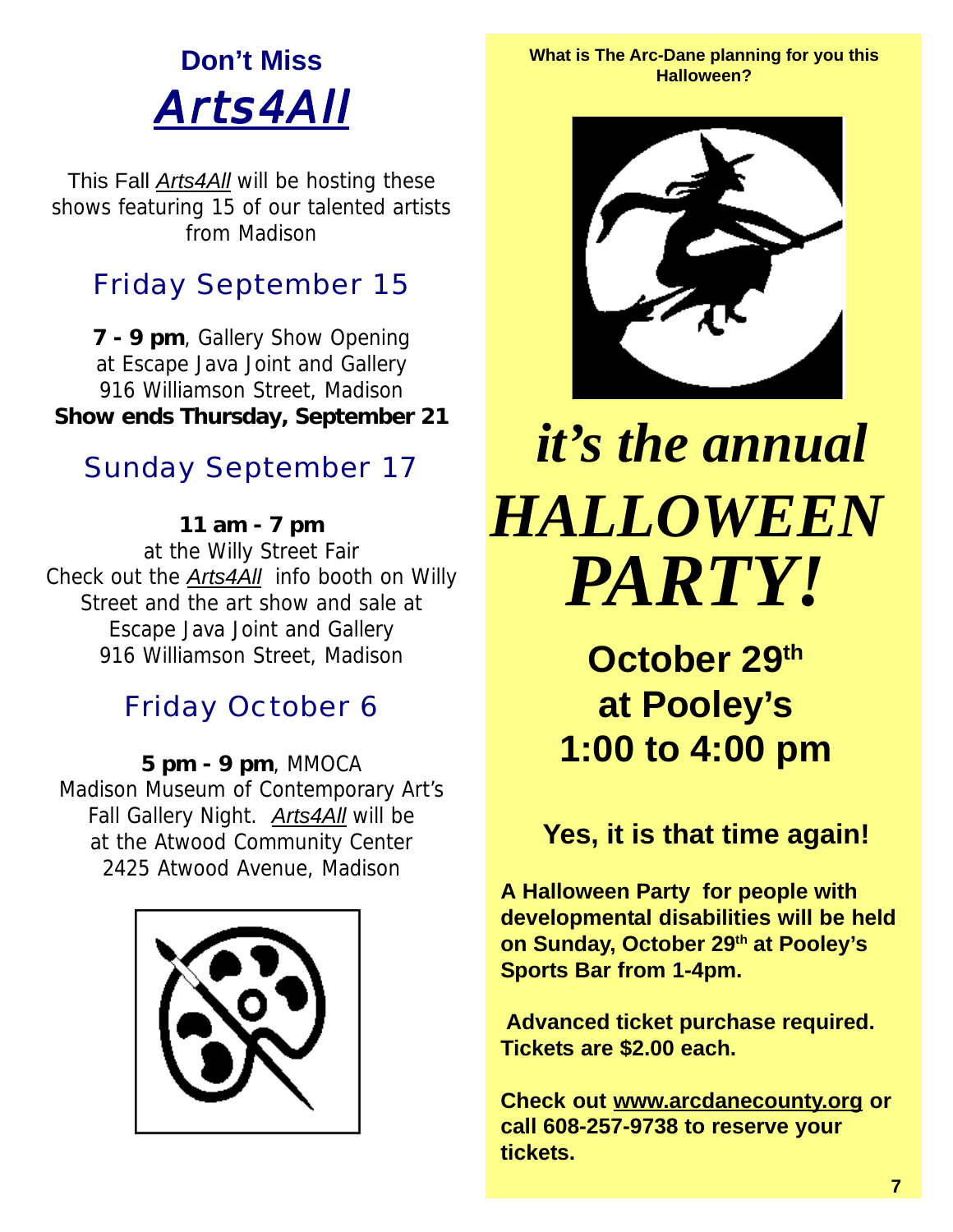# Farmers Markets around Dane County

#### **Dane County**

**6 am-2 pm Saturdays, Capitol Square; and**

**8:30 am-2 pm Wednesdays, 200 block of Martin Luther King Jr. Blvd. 455-1999**

**Eastside Madison**

**4-7 pm Tuesdays, 201 E. Ingersoll (along the bike path). 251-0884**

**Fitchburg**

**3-6 pm Thursdays, Agora Pavilion. Music 4 pm. 277-2606**

**Hilldale**

**7 am-2 pm Saturdays & Wednesdays, N. Segoe Road parking lot. 238-6353 ext. 8**

**McFarland**

**2-6 pm Thursdays, McFarland Centre. 873-9443**

**Middleton**

**8 am-1:30 pm Thursdays, Greenway Station. 872-2152**

#### **Monona**

**9 am-1 pm, Sundays, Ahuska Park, E. Broadway. 221-1760**

#### **Mount Horeb**

**3-7 pm Thursdays, Old School House (under the water tower), Mount Horeb. 437-2787** **Northside Madison**

**8 am-12:30 pm Sundays, across from Warner Park on N. Sherman Ave. 242-8572**

**Oregon**

**2-6 pm Tuesdays, Waterman Triangle Park. 835- 3697**

**South Madison**

**9 am-2 pm Saturdays and 2-6 pm, Tuesdays, Madison Labor Temple; and**

**2-6 pm Thursdays, Villager Mall. 358-5834**

**Stoughton**

**7 am-1 pm Fridays, Plaza Shopping Center. 920-623-3425**

**Sun Prairie**

**7 am-noon Saturdays, 300 E. Main St. (behind City Hall). 920-623-3425**

#### **Waunakee**

**8 am-1 pm Saturdays, Waunakee Depot. 849- 5977**

**Westside Madison**

**7 am-2 pm Saturdays, Hill Farms Transportation Building parking lot (Segoe Road); and**

**7 am-2 pm Wednesdays, Westgate Mall's Segoe Rd. parking lot. 873-4096**









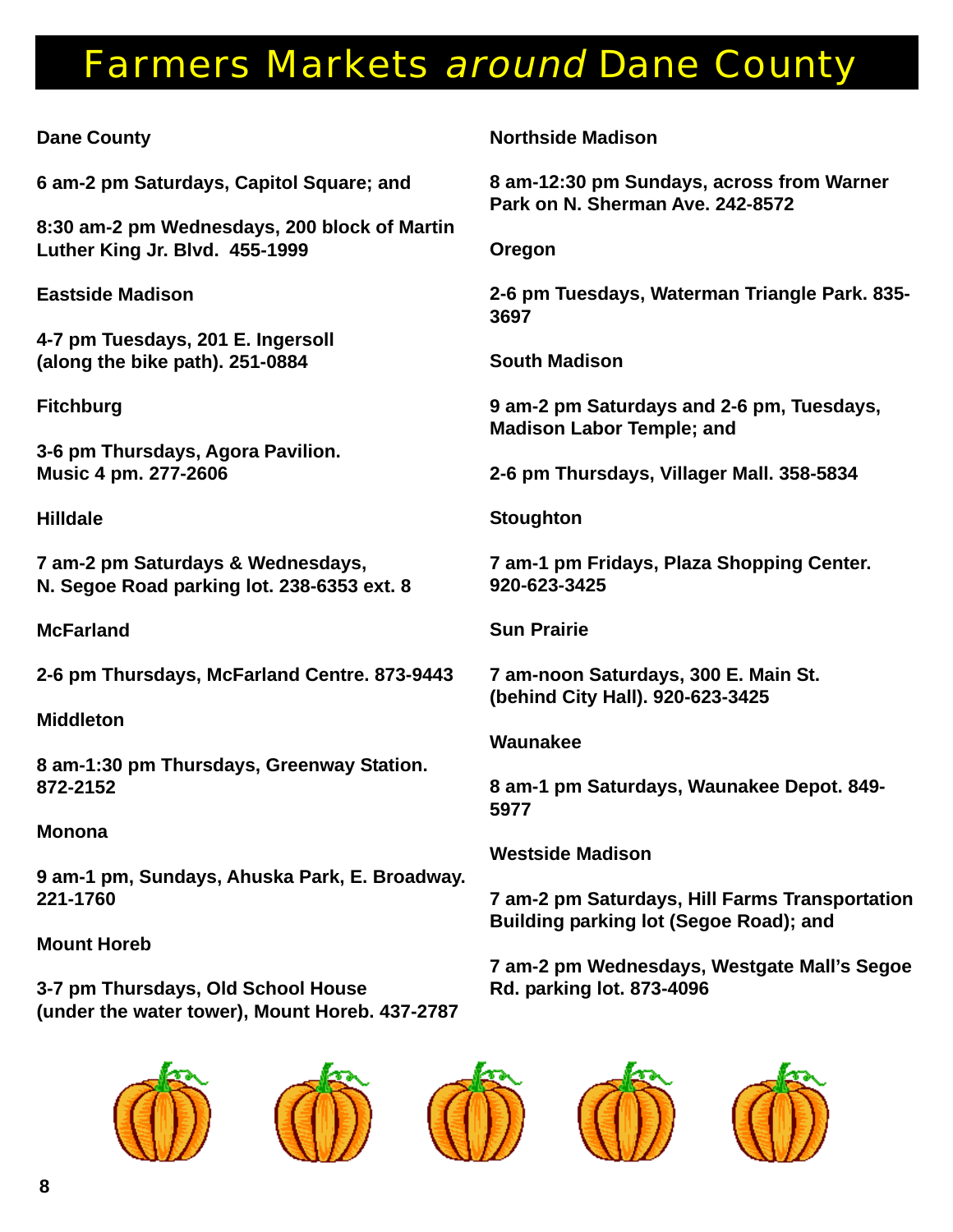# *Free or Cheap Stuff to Do in October*

#### **October 1-7**

**Monday:** Dairyland Cowboys and Cowgirls, free beginning lessons in line dancing, 7:30 pm (Mondays) at Club 5 (asking \$3 donation)

**Tuesday**: Brewhaus blues jam, 8:00 pm, JT Whitney's Brew Pub, 674 S. Whitney Way

**Wednesday**: Square Dance Class, 1 – 2:30 pm, Madison Senior Center, \$2. RSVP: 266-6581

**Thursday**: Open mic, 7:00 pm, no cover charge, Zuzu Café, 1336 Drake St. Madison

**Friday**: Gardens in the Grove, 2-6 pm Fridays in Cottage Grove, next to Piggly Wiggly, 421 W Cottage Grove Rd), 358- 9835

**Saturday**: UW Arboretum Night walk, "Preparing for Winter", 6:30 – 8 pm, UW Arboretum Visitor Center, 1207 Seminole Hwy 263-7888

#### **October 8-14**

**Sunday**: Racing, Wisconsin Challenge Series & fireworks, Gates 4:30 pm, Qualifying 5:45 pm, Racing 7:30 pm, Madison International Speedway, Oregon

**Monday**: DJ soul, 8 pm, no cost, Mercury Restaurant Lounge, 117 E Mifflin St, Madison

**Tuesday**: UW Hoofers Outing Club, UW Memorial Union, 7:00 pm, call 262-1630

**Wednesday:** Madison West Coast Swing Club, Intermediate lessons 7:00 pm, beginners at 7:30 pm and open dancing, 8 – 10 pm, Badger Bowl, \$3

**Thursday**: Cliff Fredriksen Trio, featuring Clyde Stubblefield, 5:30 pm, Kelly's Grill, 2685 Research Park Dr., Fitchburg.

**Friday**: Piano Fondue, dueling pianos 8 pm, Stadium Sports Bar & Eatery, 1419 Monroe St , 256-2544

**Saturday**: UW Football, Badgers vs Minnesota, 11 am, Camp Randall Stadium, Homecoming. 262-1440

# **Arlo Spies...**



**Kathy Lyons invited her woman's circle and other friends for a delightful September evening on Lakes Mendota and Monona aboard a pontoon boat. A lovely time and delicious pizza were enjoyed by all!**

#### **October 15-21**

**Sunday**: UW Concert Band, 2:00 pm Mills Hall, UW Humanities Building, 455 N Park St **Monday**: UW Football, Badgers vs San Diego State, 2:30 pm, Camp Randall Stadium (watch ESPN/WPT) 262-1440 **Tuesday**: East Madison Chess Club, 6:30 pm, free, all ages and abilities welcome, Call 659-3385 **Wednesday**: Oregon Recital, free concert by Bruce Benglson, noon, Luther Memorial Church, 1021 University Ave **Thursday**: Lucas Cates Band, 5:00 pm, free, Overture Center, 201 State Street **Friday**: This year, Infoshare has joined the ARC-WI 2006 State Conference at Madison Marriott West, 8:30 – 4:30

Contact Rachel at Weingarten@waisman.wisc.edu

**Saturday**: Lou & Peter Berryman, Cost: \$10, 8:00 pm, Cuda Café, Deerfield, 12 S Industrial Park Rd (764-2736)

#### **October 22-28**

**Sunday**: McKee Farms Flyers, Kite flying, noon  $-4$ pm, McKee Farms Park, free **Monday**: Wisconsin Wolves, local women's professional football team vs. Empire State (NY), 7:05 pm Lussier Stadium, LaFollette High School, \$10



**Wednesday**: UW Master Singers, 7:30 pm, Mills Hall, UW Humanities Building, Free, 455 N Park St

**Thursday:** Achilles Track Club, Fleet Feet Sports, 8440 Old Sauk Rd, Run/walk for people of all disabilities, 5:45 pm, free **Friday**: Gardens in the Grove, 2-6 pm, Cottage Grove, next to Piggly Wiggly (421 W Cottage Grove Rd) 358-9835. **Saturda**y: Atlas Improv Co, 546 W Washington Ave, 8 & 10 pm, Saturdays, Electric Earth Café, \$6 259-9999

#### **October 29-31**

**Sunday**: Sunday Night Dance, Halloween Party with lesson, 6:30 pm and Mr. Lucky Swing band, 7:15 pm, VFW Cottage Grove Rd, \$7, 274-5483

**Monday**: Crochet and Knitting Group, Mother Fools Coffeehouse, 5:30 pm, 269-1301

**Tuesday**: Argentine Tango, Beginner lessons, 6:30 – 7:30 pm Tuesdays, Art of Dance. 212 N Henry St. \$5. 236-0198

*Thank you to VOICES staff for Calendar information, and to Nan Cline for any typing mistakes!*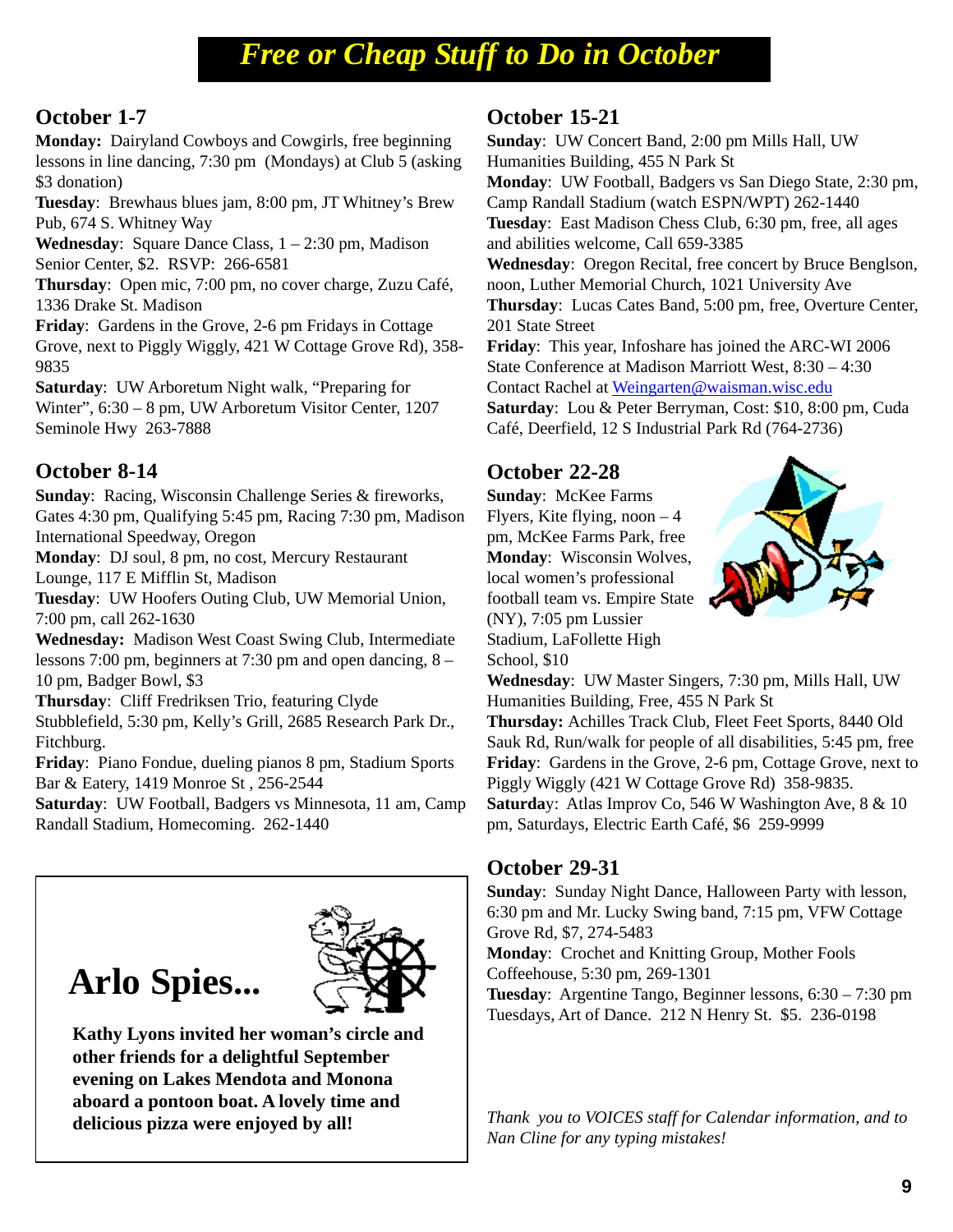#### **COW? Did someone say COW?**



# MOOVING into the 21st Century

by Eric Miller

Have you heard? The Waisman Center Community Outreach programs now has a website: **http://cow.waisman.wisc.edu**

The COW part of our web address stands for Community Outreach Wisconsin. We choose that name because our outreach and program activities are expanding outside of Madison and Dane County and into other areas of the State. And, as Wisconsinites proud of our farming and dairy industries, what's easier to remember than COW!

If you haven't checked out the website yet, please do so as content is continually being added. You'll find schedules and information on upcoming trainings, an online registration form for trainings listed in our seasonal Training Catalog, links to other websites we find useful and interesting, information about each of our programs, and soon you'll be able to download issues of CHOICES, too.

So, the next time you're surfing the web, stop to check us out and learn more about Self Determination, Community TIES, and Sound Response. Just remember COW and our address: **http://cow.waisman.wisc.edu**

By Dora Norland and Nancy Molfenter

If you have been out and about over the summer, you have surely seen some of the cool cows that are scattered all about the Capital Square and downtown. There are over 100 all together, including some in Fitchburg and Sun Prairie.

The cows were each decorated by a different artist and many are draped in heart of Wisconsin history. Some of the artists used the Capital building, farm scenes, Memorial Union, Monona Terrace, Frank Lloyd Wright and Georgia O'Keefe as the basis for their cows. One on the Capital Square even has a farmer's market theme.

Along with fabulous art, you can find out who the artist was that designed each cow and get a little bit of trivia about the cows of Wisconsin. Did you know that Wisconsin is home to over 1.2 million dairy cows? That means there are as many cows in Wisconsin as there are school children! Those productive cows make over 33,000 glasses of milk every year. That's a lot of milk! If you

# More MOOs Around Town

**Celebrating Wisconsin History with Colorful Cows**



haven't been out to explore the colorful cows yet, you have until October  $12<sup>th</sup>$  to see them. After that they will be auctioned off.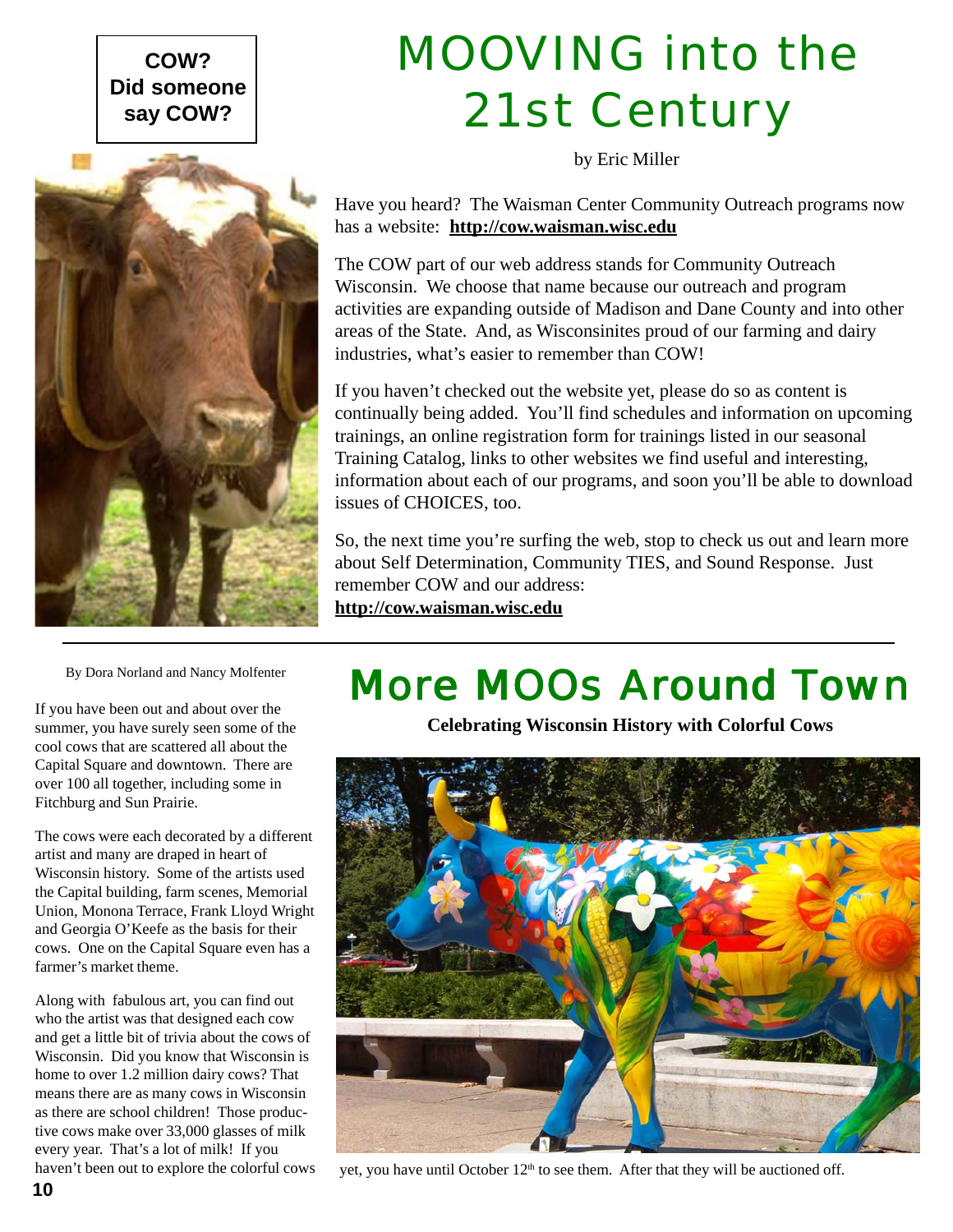# **The Hour of Power Conference**

Waisman Community Training and Consultation paired up with People First of Wisconsin for an InfoShare style conference at the Hyatt Hotel in downtown Milwaukee on Monday July 10, 2006. The theme of the conference was "Our Hour of Power," and the day focused on increasing self-advocacy for people with disabilities. 200 people attended.

The keynote speaker and main presenter for the day was Mr. David Hingsburger from Canada. He speaks all over the world and has written books about self-advocacy and issues related to sexuality for people with disabilities. Mr. Hingsburger himself uses a wheelchair. David Hingsburger will be

#### **By Dan Remick**

coming to Madison in January of 2007 to present at Dane County InfoShare.

*Encore* was at the conference to perform and Peter Leidy provided lunchtime entertainment. Christine White and Mark Sweet also presented. There was a game session for self-advocates designed to help people think about ways to handle different situations in their lives.

Best of all, people with disabilities got to develop their own **Bill of Rights** – and write down all of the things that they want in their lives. The things people listed included: jobs, homes, love, marriage and children among a few. The **Bill of Rights** is included at the end of this article.

I spoke with Rachel Weingarten, from Waisman Community Training and Consultation, and asked her if she felt the conference went well. She said, "Absolutely, it went very well." I also asked Rachel if there would be another conference in the near future. She said, "Yes, we are working on a similar conference for next year that will be in Eau Claire or the Fox Valley Area.

It was a great day for everyone who attended! Thanks to Mr. Hingsburger and for everyone who helped put the day together!



**Encore Stars Performed at the Conference Self advocates arrive in Milwaukee**

# *Bill of Rights*

Written by participants of the Hour of Power Conference, July 10, 2006, Milwaukee Wisconsin

- 1. The Right to manage your own money.
- 2. The Right to health care.
- 3. The Right to relationships and marriage: Family, Fiance and spouse, Work People, Friends
- 4. The Right to be free of name calling: retard, spas, dummy.
- 5. The Right to be treated with respect, in spite of disability.
- 6. The Right to education, throughout your life, without being teased or harassed.
- 7. The Right to speak our mind without getting in trouble and without prejudice.
- 8. The Right to vote.
- 9. The Right to drive a car.
- 10. The Right to be yourself.
- 11. The Right to get a job and have assistance to get a job.
- 12. The Right to make decisions and choices.
- 13. The Right to religion.
- 14. The Right to have children or adopt.
- 15. The Right to be in Special Olympics or mainstream sports.
- 16. The Right to choose where we live: group homes, apartments, share with a friend.
- 17. The Right to set our own goals and take as long as it takes to get there.
- 18. The Right to not be judged by our appearance.
- 19. The Right to choose whose on our support team and our staff.
- 20. The Right to speak until we're heard.
- 21. The Right to community living for all.
- 22. The Right to Privacy.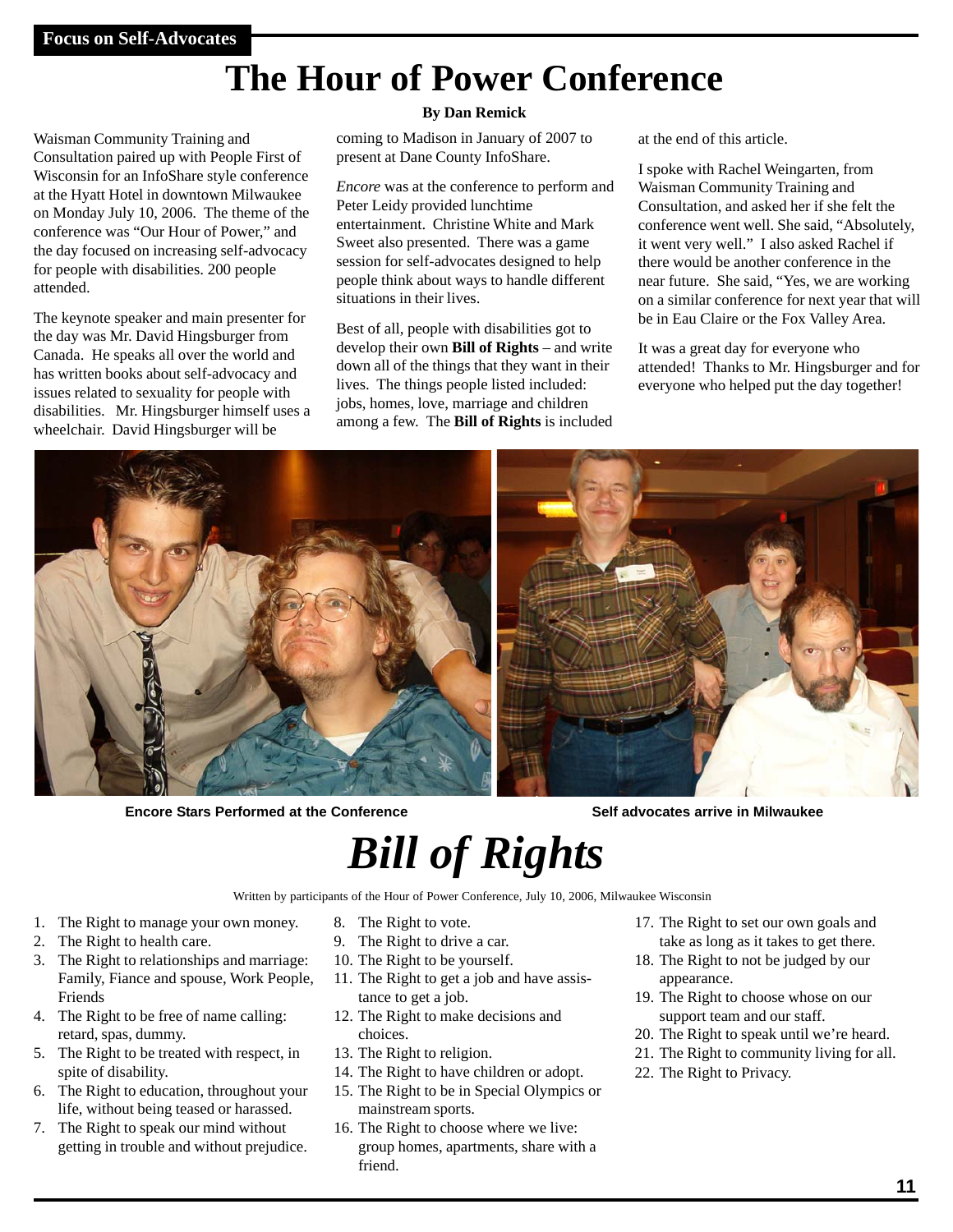# **Living Your Dreams** Planning Pays Off for Irene



by Wendy Hecht, Irene's Support Broker

It has been one year since Irene, her guardian (Debi Webb) and her supporters from REM, MARC-South and Teamwork Associates attended a training sponsored by IncomeLinks. Irene and her team attended to take a longer term view of how to best help Irene get the things she has always said she wants. Being in her 50's, planning for her future and retirement was on her mind. Irene identified these things as important for a happy future:

*To have a forever home where she can live as long as she is able to.*

*To live in a family setting, either with her brother or with a family she chooses. Irene wanted to find someone who would make at least a five year commitment to her.*

*To be the only household member*

*with a significant disability.*

With the pressures of funding cuts, Irene and her team knew that some of these things may not be possible, but we were intent on thinking through all possibilities. Her guardian also felt it was imperative that at least \$5,000 be reduced from her rate and given to people who were waiting for services. Most wonderfully, all team members participated in these honest discussions despite the potential that Irene may not continue using their services. The entire support team was committed to helping Irene have the life that she wanted for her later years. That was the key to being able to take advantage of some opportunities that soon came along.

Irene's guardian, Debi, first approached Irene's brother who is Irene's only close living relative and who still lives in the family home where he and Irene grew

up. It was not possible for Irene to move back into her family home so we turned our sights to finding a companion family that would live with Irene in her home of ten years. As luck would have it, Debi works with a woman named Josie Ramirez who was very interested in this opportunity. Irene had also known Josie for over 10 years and was excited about exploring this idea further. After spending time together and negotiating what everyone would need to make this work, Josie and her family moved in to Irene's home. Josie's two daughters, Alice and Margie are also paid to assist with Irene's physical needs and the three work out a schedule that works best for Irene and them each week. Mostly, this has gone well, although Irene is not always happy that there are two small children as a part of the mix. She realizes, though, that compromise is just a part of life as a family member. They all work through the bumps in the road as any family would and the Ramirez family has made a promise to be part of Irene's family for at least 5 years.

Irene's other goals are on the road to being fulfilled—she is seeing her brother, Mike, more often as he comes to dinner and a bible study at her home each week and attends family holiday celebrations. Irene is delighted with being able to see Mike, spend more leisurely time with him and appreciates his renewed interest in her life and supports.

Irene's dream of having a home of her own will also come true later this year when the WISH Foundation will purchase her home from the current landlord and make some home modifications that will improve the home's accessibility. This will enable Irene and her new family, the Ramirez , to live affordably for years to come.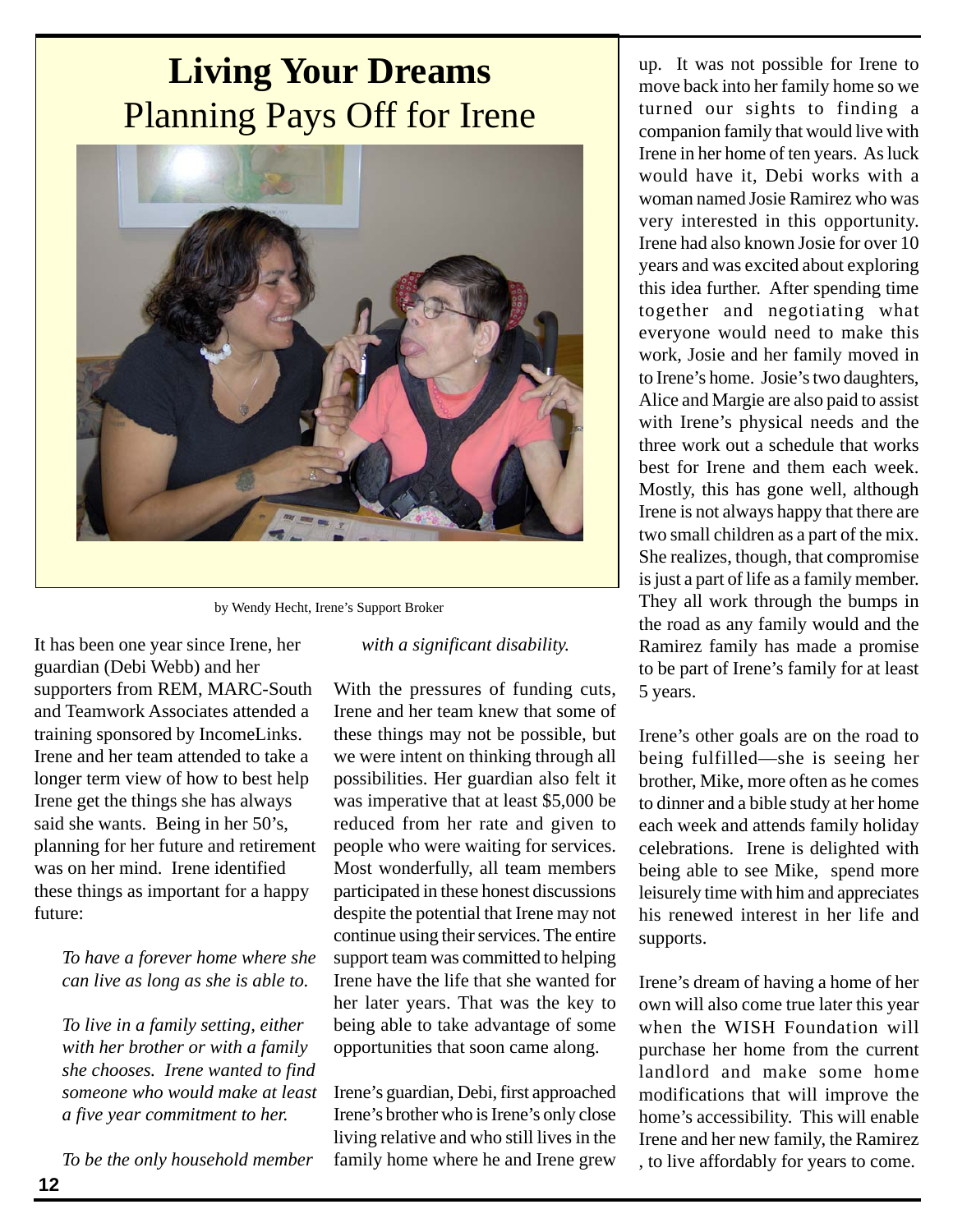#### **Irene's Dream (continued)**

While Irene had excellent support services with her previous residential provider, she yearned for a future that was more family-based with a smaller care network. It took planning and plenty of hard work on Irene's part and each team members' part but Irene's smile tells us she loves the results! Irene and her team put in the hard work, did the planning – and now Irene is living the dream that she had for her future.

# **Coffee House Reviews Spillin' the Beans**

by Garry Herald



Hi, my name is Garry. I moved to Madison about ten years ago from San Francisco and I am a coffee connoisseur. I just love coffee. I also love visiting coffee shops around Madison and comparing the different coffees and atmospheres. I am very glad that a whole crop of coffee shops have sprung up around Madison over the past few years.

For this issue, I want to tell you all a little bit about one of my favorite coffee houses in Madison. It is Mother Fool's on Willy St. This place has great coffee (I like mine with

a little cream and sugar) and it also has an assortment of artwork to look at. Mother Fool's displays the artwork around the shop and rotates the art so that there is always something new to look at. Mother Fool's is wheelchair accessible and provides a relaxing spot to sip the java. If you go there a lot, some of the people working there get to know your order and have it ready when you get to the counter – now that's what I call service!

Look for my next Coffee House Review in the December issue of CHOICES.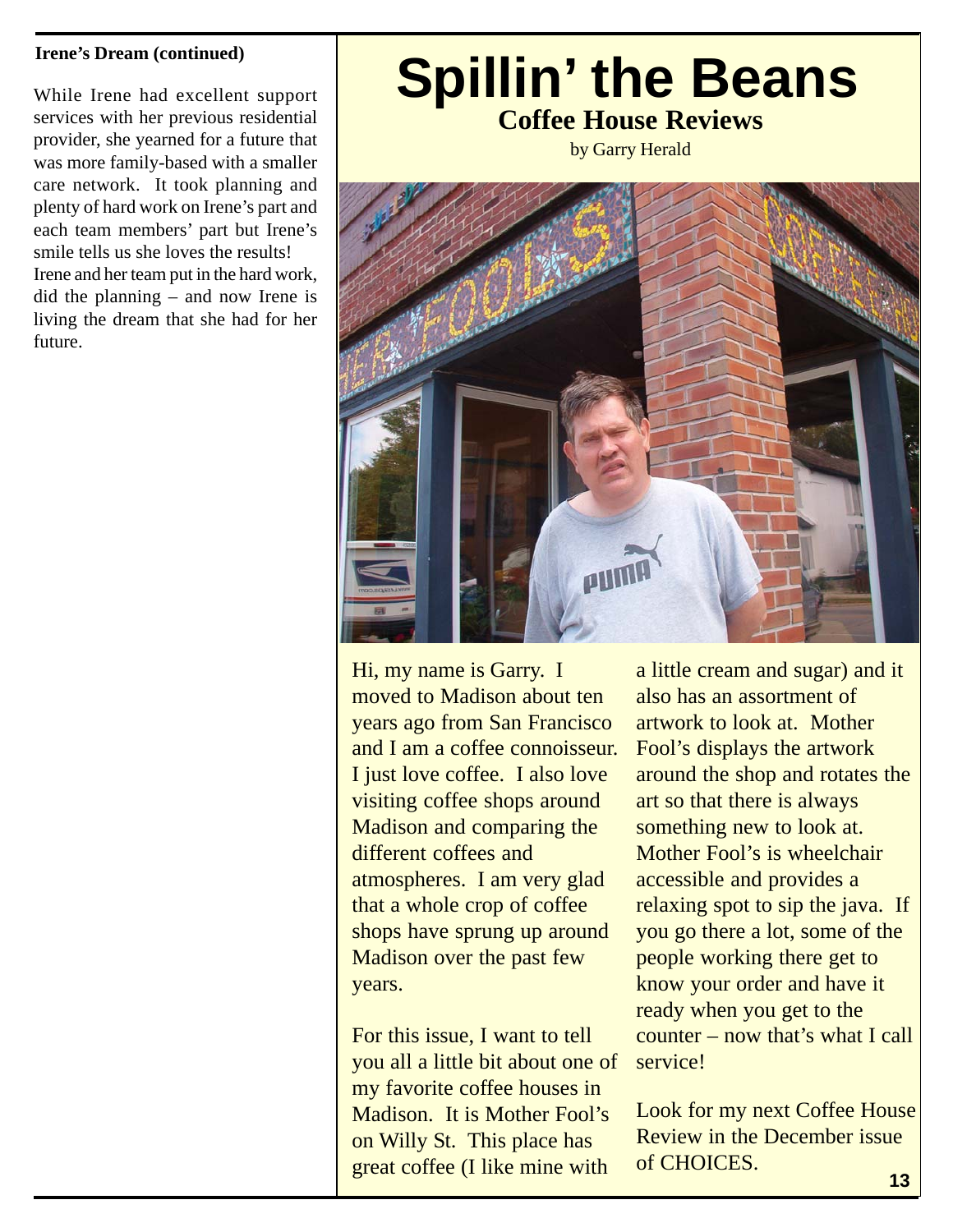# **"What is your favorite thing about Fall?"**



**by Nancy Molfenter**



**Mike M. - The low humidity and the stink of rotten leaves.**



**MaryAnn M. - The colors of the leaves are beautiful!**



**Nancy M. - Back to school! Apples! Pumpkins! ....and did someone say Halloween Party?!**



**Andrew H. - Raking leaves!**



**Mary H. - The scent of crisp, cool morning air.**

*CHOICES***, May 2005**